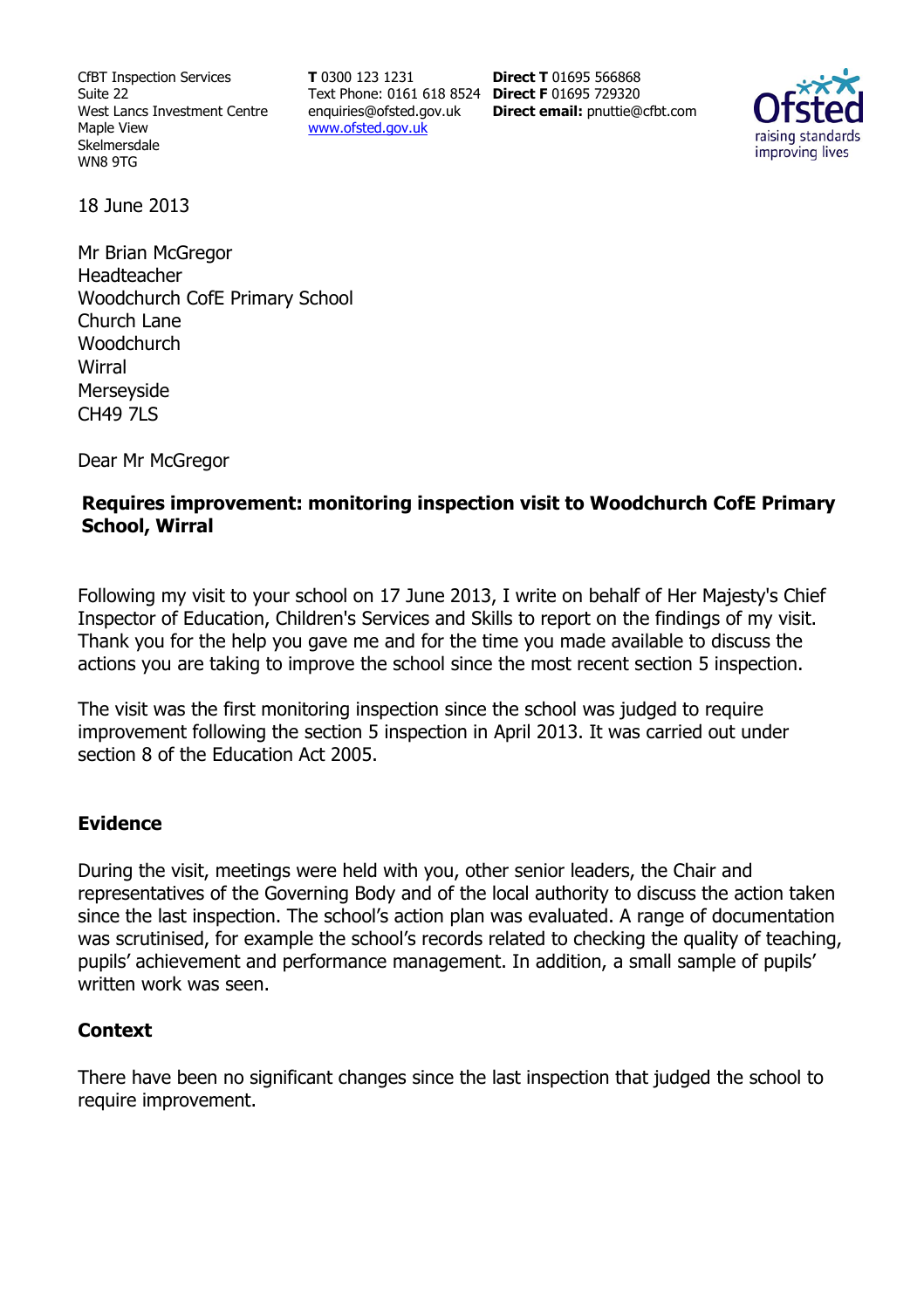## **Main findings**

The school's action plan for tackling the areas for improvement from the last inspection is well focused on the impact of proposed actions on pupils' achievement. Overall the school's planning shows the capacity to drive improvement at an appropriate pace up to the next Section 5 inspection. Nevertheless, some targets need to be sharpened still further, with clearer timescales and measures of success, to ensure that some groups and individual pupils who were under-achieving at the time of the last inspection make the fastest progress they can.

Systems for checking on teaching, pupils' progress and for performance management are rigorous and the school has already taken some robust steps to improve teaching further. This includes some staffing changes to ensure that teachers and leaders occupy roles in which they are most effective. Early signs of improvement in pupils' achievement, for example in mathematics and writing, are beginning to show in the latest assessment information held by the school.

There has been some training for teachers, to improve the quality of teaching and learning, through the school's partnership with a school that has made the journey to good and through the local authority. Subject leaders have had training in subject leadership and the improvement of teaching in their subject. They and senior leaders now show clear understanding of the characteristics of teaching and learning needed to ensure that the school becomes good. Nevertheless the school is aware of some inconsistency in the quality of marking and feedback to pupils. Feedback to teachers on their teaching is generally clear and linked to the Teaching Standards and to appropriate professional development. The school is trialling various models for the further sharpening of such feedback.

Governors know the school's strengths and weaknesses well and are committed to the school's improvement. Governors are now using assessment information independently and proactively to ensure that the school moves forward quickly. However, they are aware of the need to improve their practice further.

The pupil premium funding (additional funding allocated for students known to be eligible for free school meals, looked after by the local authority, or members of service families) is wisely spent. Its impact is seen in the fact that pupils known to be eligible for free school meals achieve at least as well as other pupils in the school.

Senior leaders and governors are taking effective action to tackle the areas requiring improvement identified at the recent section 5 inspection. The school should take further action to: